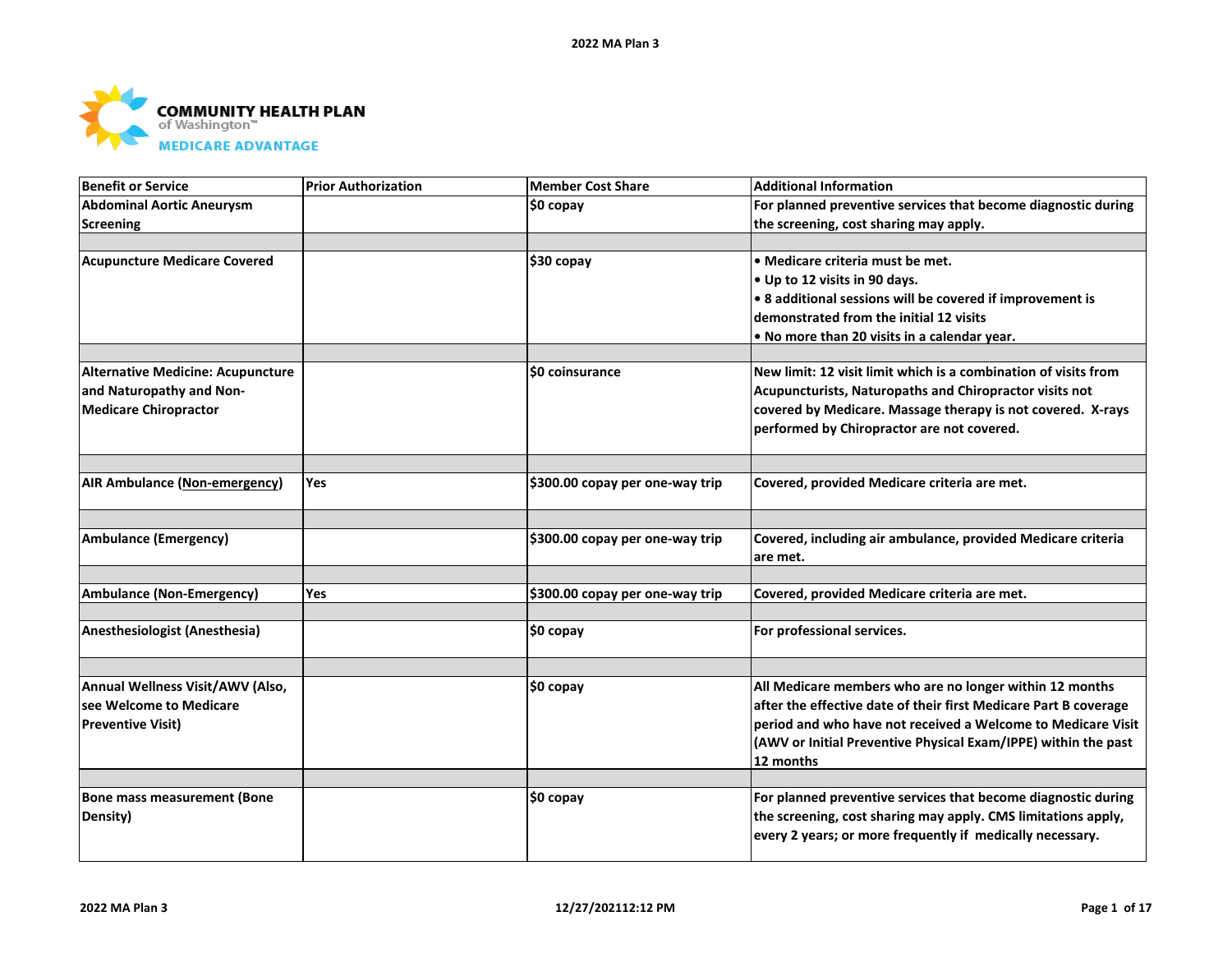

| <b>Benefit or Service</b>              | <b>Prior Authorization</b>   | <b>Member Cost Share</b> | <b>Additional Information</b>                                    |
|----------------------------------------|------------------------------|--------------------------|------------------------------------------------------------------|
|                                        |                              |                          |                                                                  |
| <b>Breast cancer screening</b>         |                              | \$0 copay                | For planned preventive services that become diagnostic during    |
| (mammograms, mammography)              |                              |                          | the screening, cost sharing may apply.                           |
|                                        |                              |                          | . One baseline mammogram between the ages of 35 and 39           |
|                                        |                              |                          | • One screening mammogram every 12 months for age 40 and         |
|                                        |                              |                          | older                                                            |
|                                        |                              |                          | • Clinical breast exams once every 24 months                     |
|                                        |                              |                          |                                                                  |
|                                        |                              |                          |                                                                  |
| <b>Cardiac rehabilitation services</b> | <b>No</b>                    | 20% Coinsurance          | Medicare covers 2 sessions per day (1 hour each), up to 36       |
|                                        |                              |                          | sessions. Prior authorization required after 36 sessions.        |
|                                        |                              |                          |                                                                  |
| Cardiovascular disease risk            |                              | \$0 copay                | For planned preventive services that become diagnostic during    |
| reduction visit                        |                              |                          | the screening, cost sharing may apply.                           |
|                                        |                              |                          |                                                                  |
| <b>Cardiovascular disease testing</b>  |                              | \$0 copay                | For planned preventive services that become diagnostic during    |
|                                        |                              |                          | the screening, cost sharing may apply.                           |
|                                        |                              |                          |                                                                  |
| Cervical and vaginal cancer            |                              | \$0 copay                | For planned preventive services that become diagnostic during    |
| screening (Pap tests, pelvic exams)    |                              |                          | the screening, cost sharing may apply.                           |
|                                        |                              |                          | • All women: Every 24 months                                     |
|                                        |                              |                          | . High risk of cervical cancer or abnormal pap: Every 12 months  |
|                                        |                              |                          |                                                                  |
| <b>Chiropractic services</b>           | Yes, for more than 12 visits | \$20.00 copay            | Only manual manipulation to correct subluxation. Massage         |
|                                        |                              |                          | therapy not covered. Per CMS x-rays billed by a chiropractor are |
|                                        |                              |                          | not covered. X-rays are covered if performed by Radiologist.     |
|                                        |                              |                          | Also See New Non-Medicare Chiropractor Supplemental Benefit      |
|                                        |                              |                          | under: Alternative Medicine: Acupuncture and Naturopathy and     |
|                                        |                              |                          | Non-Medicare Chiropractor                                        |
|                                        |                              |                          |                                                                  |
| <b>Clinical Trials</b>                 | Yes                          |                          |                                                                  |
|                                        |                              |                          |                                                                  |
|                                        |                              |                          |                                                                  |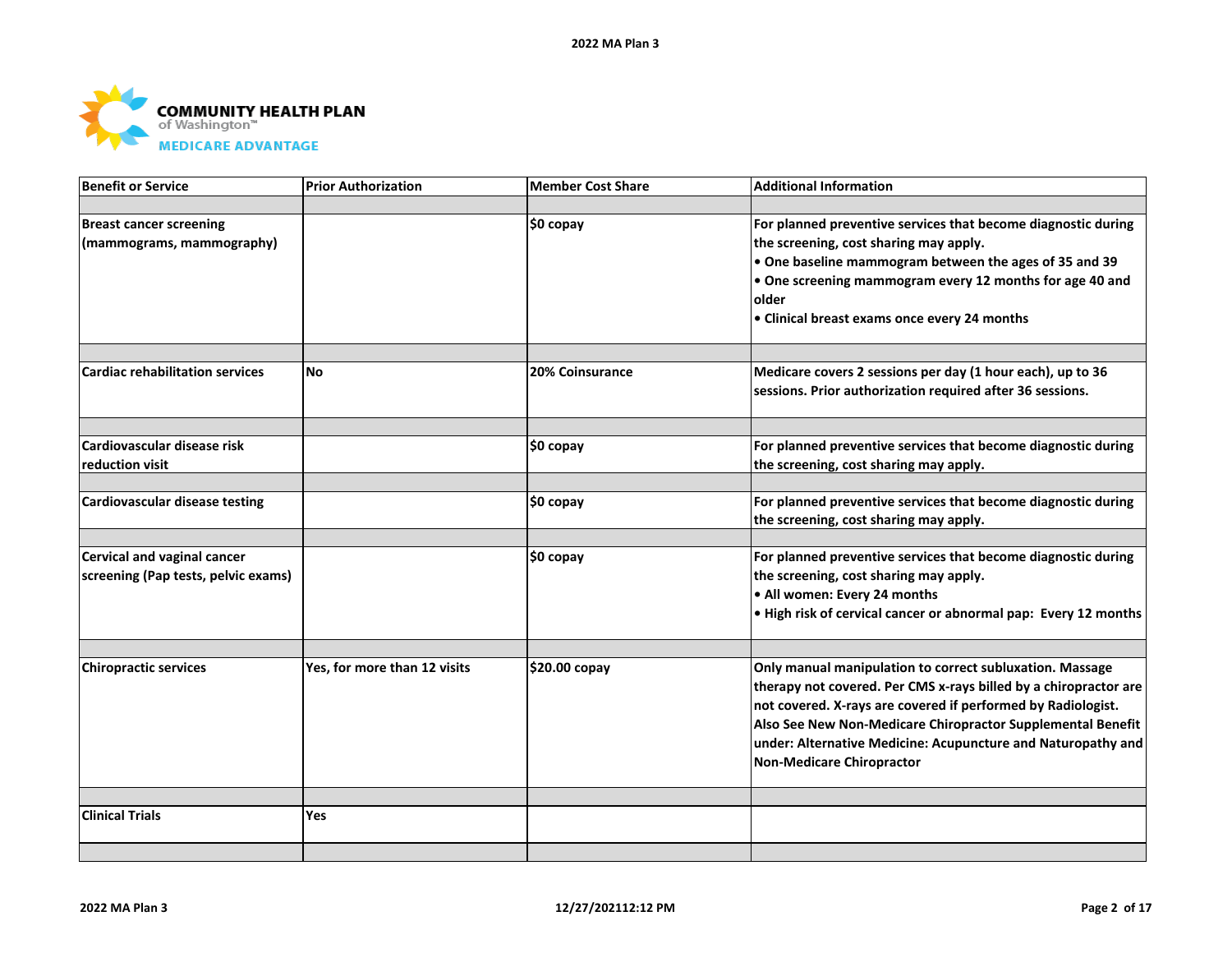

| <b>Benefit or Service</b>                 | <b>Prior Authorization</b>         | <b>Member Cost Share</b>          | <b>Additional Information</b>                                       |
|-------------------------------------------|------------------------------------|-----------------------------------|---------------------------------------------------------------------|
| <b>Colorectal cancer screening</b>        |                                    | ∣\$0 copay                        | For planned preventive services that become diagnostic during       |
| (Colonoscopy, Sigmoidoscopy)              |                                    |                                   | the screening, cost sharing may apply.                              |
|                                           |                                    |                                   | For age 50 and older:                                               |
|                                           |                                    |                                   | • Sigmoidoscopy every 48 months                                     |
|                                           |                                    |                                   | • Fecal occult blood test, every 12 months                          |
|                                           |                                    |                                   | For at high risk of colon cancer:                                   |
|                                           |                                    |                                   | • Screening colonoscopy every 24 months                             |
|                                           |                                    |                                   | Not at high risk of colon cancer:                                   |
|                                           |                                    |                                   | • Screening colonoscopy every 10 years (120 months) but not         |
|                                           |                                    |                                   | within 48 months (2 years) of a screening sigmoidoscopy.            |
|                                           |                                    |                                   |                                                                     |
| <b>Cosmetic surgery or procedures</b>     | Yes and Medicare criteria is met.  |                                   | Only covered because of an accidental injury or to improve a        |
| (Partial Exclusion)                       |                                    |                                   | malformed part of the body. All stages of reconstruction are        |
|                                           |                                    |                                   | covered for a breast after a mastectomy, as well as for the         |
|                                           |                                    |                                   | unaffected breast to produce a symmetrical appearance.              |
|                                           |                                    |                                   |                                                                     |
|                                           |                                    |                                   |                                                                     |
| <b>Custodial Care (Exclusion)</b>         | <b>Not Covered</b>                 | <b>Not Covered</b>                | Custodial care is personal care that does not require the           |
|                                           |                                    |                                   | continuing attention of trained medical or paramedical              |
|                                           |                                    |                                   | personnel, such as care that helps with activities of daily living, |
|                                           |                                    |                                   | such as bathing or dressing. Custodial care is not medically        |
|                                           |                                    |                                   | necessary.                                                          |
| <b>Dental Services (Medical Services,</b> | Refer to prior authorization list. | See specific medical services for | Covered services limited to surgery of the jaw or related           |
| <b>Not Routine Dental)</b>                |                                    | related copays and coinsurance.   | structures, setting fractures of the jaw or facial bones,           |
|                                           |                                    |                                   | extraction of teeth to prepare the jaw for radiation treatments     |
|                                           |                                    |                                   | of neoplastic cancer disease, or services that would be covered     |
|                                           |                                    |                                   | when provided by a physician.                                       |
|                                           |                                    |                                   |                                                                     |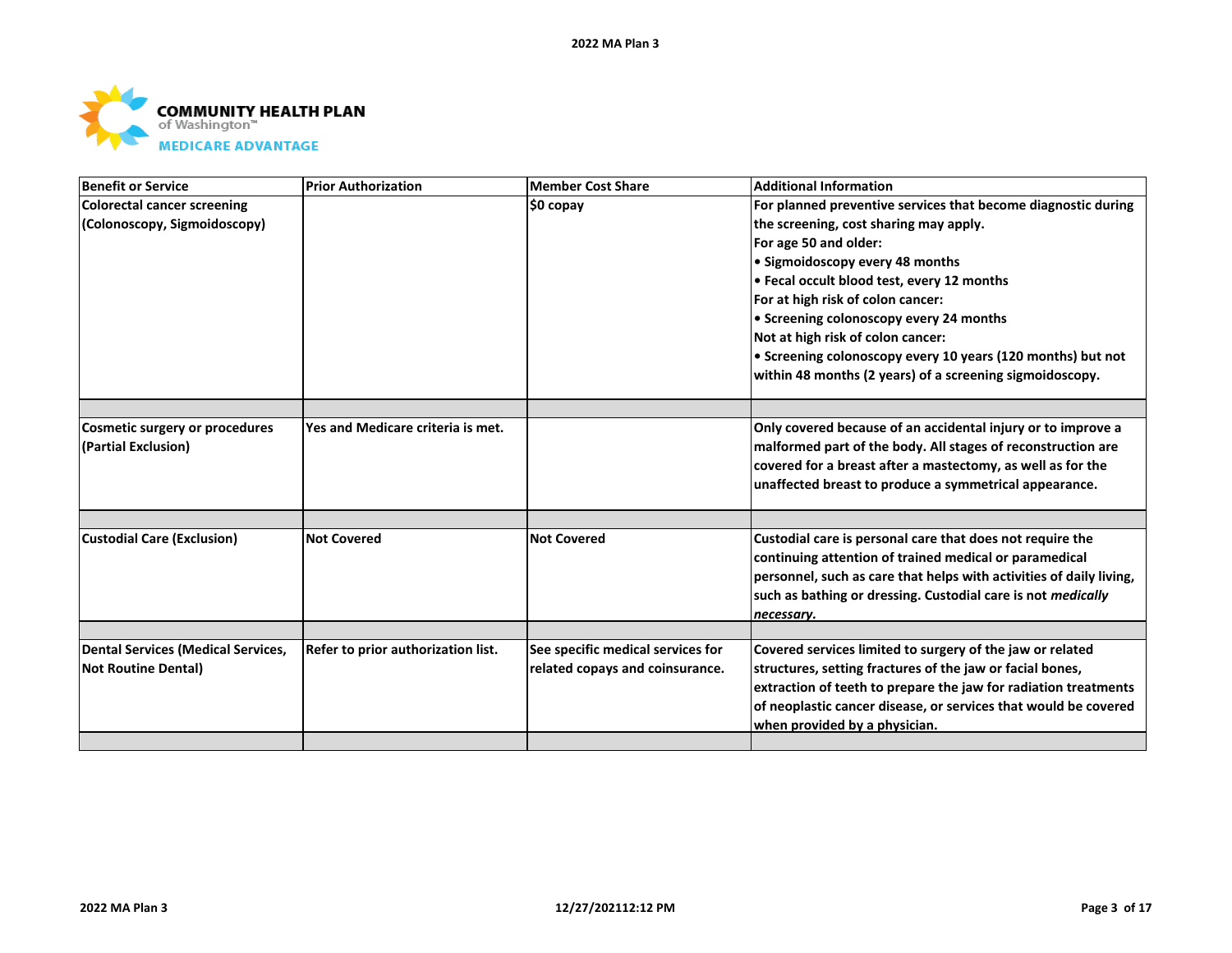

| <b>Benefit or Service</b>                                                                                               | <b>Prior Authorization</b>                                                                                                                                                                | <b>Member Cost Share</b>                                 | <b>Additional Information</b>                                                                                                                                                                                                                                                                           |
|-------------------------------------------------------------------------------------------------------------------------|-------------------------------------------------------------------------------------------------------------------------------------------------------------------------------------------|----------------------------------------------------------|---------------------------------------------------------------------------------------------------------------------------------------------------------------------------------------------------------------------------------------------------------------------------------------------------------|
| <b>Dental Services (Supplemental</b><br><b>Routine Preventive and</b><br><b>Comprehensive)</b>                          | <b>Referral not required for</b><br>supplemental dental services.                                                                                                                         | Cost share is anything over \$850.00<br>benefit maximum. | Combined total of \$850 maximum for both Preventive and<br><b>Comprehensive Services</b>                                                                                                                                                                                                                |
|                                                                                                                         |                                                                                                                                                                                           |                                                          |                                                                                                                                                                                                                                                                                                         |
| <b>Depression screening</b>                                                                                             |                                                                                                                                                                                           | \$0 copay                                                | For planned preventive services that become diagnostic during<br>the screening, cost sharing may apply.                                                                                                                                                                                                 |
| <b>Diabetes screening</b>                                                                                               |                                                                                                                                                                                           | \$0 copay                                                | For planned preventive services that become diagnostic during<br>the screening, cost sharing may apply.                                                                                                                                                                                                 |
|                                                                                                                         |                                                                                                                                                                                           |                                                          |                                                                                                                                                                                                                                                                                                         |
| Diabetes self-management training, Prior auth required when glucose<br>diabetic services and diabetes<br>supplies (DME) | monitor, shoes or inserts (orthotics) Self management training requires<br>greater than \$500.00                                                                                          | \$0 cost share<br>a referral.                            | No cost share:<br>· Blood glucose monitor<br>• Blood glucose strips<br>• Lancet devices<br>• Glucose-control solutions for checking accuracy of strips and<br>monitor<br>• One pair of diabetic shoes per calendar year<br>• 2 sets of shoe inserts (orthotics) covered per calendar year<br>(diabetic) |
| Durable medical equipment (DME)                                                                                         |                                                                                                                                                                                           | <b>20% Coinsurance</b>                                   |                                                                                                                                                                                                                                                                                                         |
| and related supplies                                                                                                    | Some DME requires prior<br>authorization, check procedure<br>codes for details. All DME with a<br>purchase price greater than<br>\$500.00 allowed amount requires<br>prior authorization. |                                                          | Covered, provided Medicare criteria are met. DME includes,<br>wheelchairs, hospital beds, walkers, oxygen. * When primary<br>diagnosis is COPD the coinsurance is zero.                                                                                                                                 |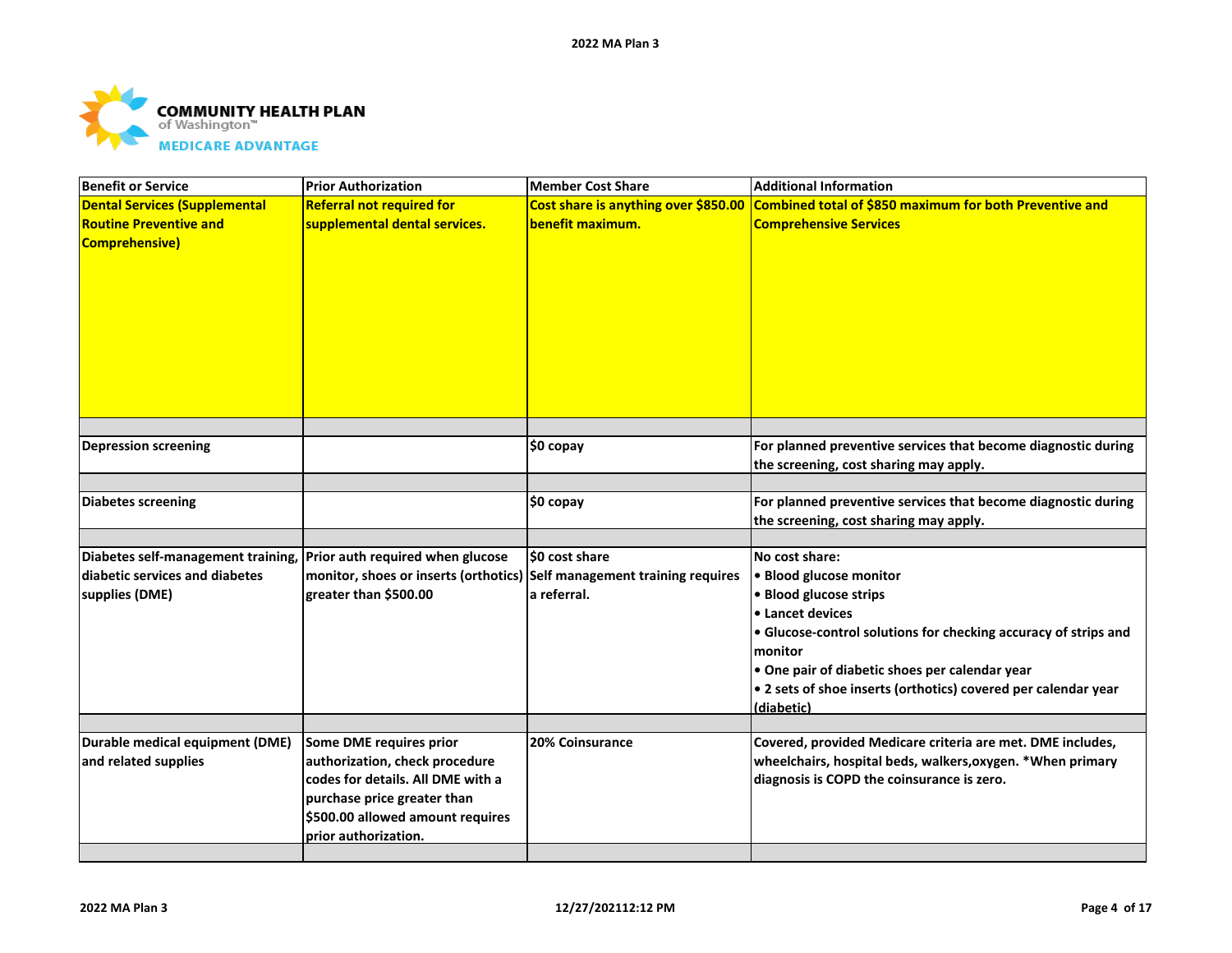

| Benefit or Service                     | <b>Prior Authorization</b> | Member Cost Share                     | <b>Additional Information</b>                                     |
|----------------------------------------|----------------------------|---------------------------------------|-------------------------------------------------------------------|
| <b>Emergency care (Emergency Room,</b> |                            | \$90.00 (facility) copay for ER visit | \$90.00 copayment waived if admitted as inpatient within the      |
| ER)                                    |                            |                                       | same hospital within 24 hrs.                                      |
|                                        |                            |                                       |                                                                   |
| <b>Emergency care (ER Physician</b>    |                            | 0% coinsurance                        |                                                                   |
| Service)                               |                            |                                       |                                                                   |
|                                        |                            |                                       |                                                                   |
| <b>Emergency care: Supplemental</b>    |                            | 20% Coinsurance                       | \$25,000.00 Maximum - ER coinsurance is not waived if admitted    |
| World Wide - Facility and              |                            |                                       | to hospital. Amount paid does NOT count toward your               |
| <b>Professional Services</b>           |                            |                                       | maximum-out-of-pocket (MOOP) amount.                              |
|                                        |                            |                                       |                                                                   |
| <b>Enteral Feedings, Tube Feedings</b> | <b>Yes</b>                 | 20% Coinsurance                       |                                                                   |
| (Infusion Therapy, DME)                |                            |                                       |                                                                   |
| Enteral Formula (Infusion Therapy,     | Yes                        | 20% Coinsurance                       |                                                                   |
| DME)                                   |                            |                                       |                                                                   |
|                                        |                            |                                       |                                                                   |
| Eye exam - Medicare Covered            |                            | *\$40.00 copay                        | Exams to diagnose diseases and conditions of the eye covered      |
| (medical vision disease)               |                            |                                       | by Medicare. *When the primary diagnosis is diabetes for a        |
|                                        |                            |                                       | retinal exam and the exam is performed by an endocrinologist      |
|                                        |                            |                                       | or ophthalmologist, the copay is zero. If provider is not         |
|                                        |                            |                                       | participating, then plan approved referral is required.           |
|                                        |                            |                                       |                                                                   |
| Eye exam - Routine Vision (VSP         |                            | In network \$0 copay                  | Through VSP - One WellVision exam every year. Members must        |
| Advantage)                             |                            |                                       | use the VSP Advantage Network for in-network benefits. Out of     |
|                                        |                            |                                       | network - \$45.00 is allowed toward the cost of the exam.         |
|                                        |                            |                                       |                                                                   |
| Eye Wear - Medicare covered (Post      |                            | <b>20% Coinsurance</b>                | Covered, provided Medicare criteria are met. One pair of          |
| <b>Cataract Vision Surgery)</b>        |                            |                                       | eyeglasses or contact lenses includes insertion of an intraocular |
|                                        |                            |                                       | lens after each surgery.                                          |
|                                        |                            |                                       |                                                                   |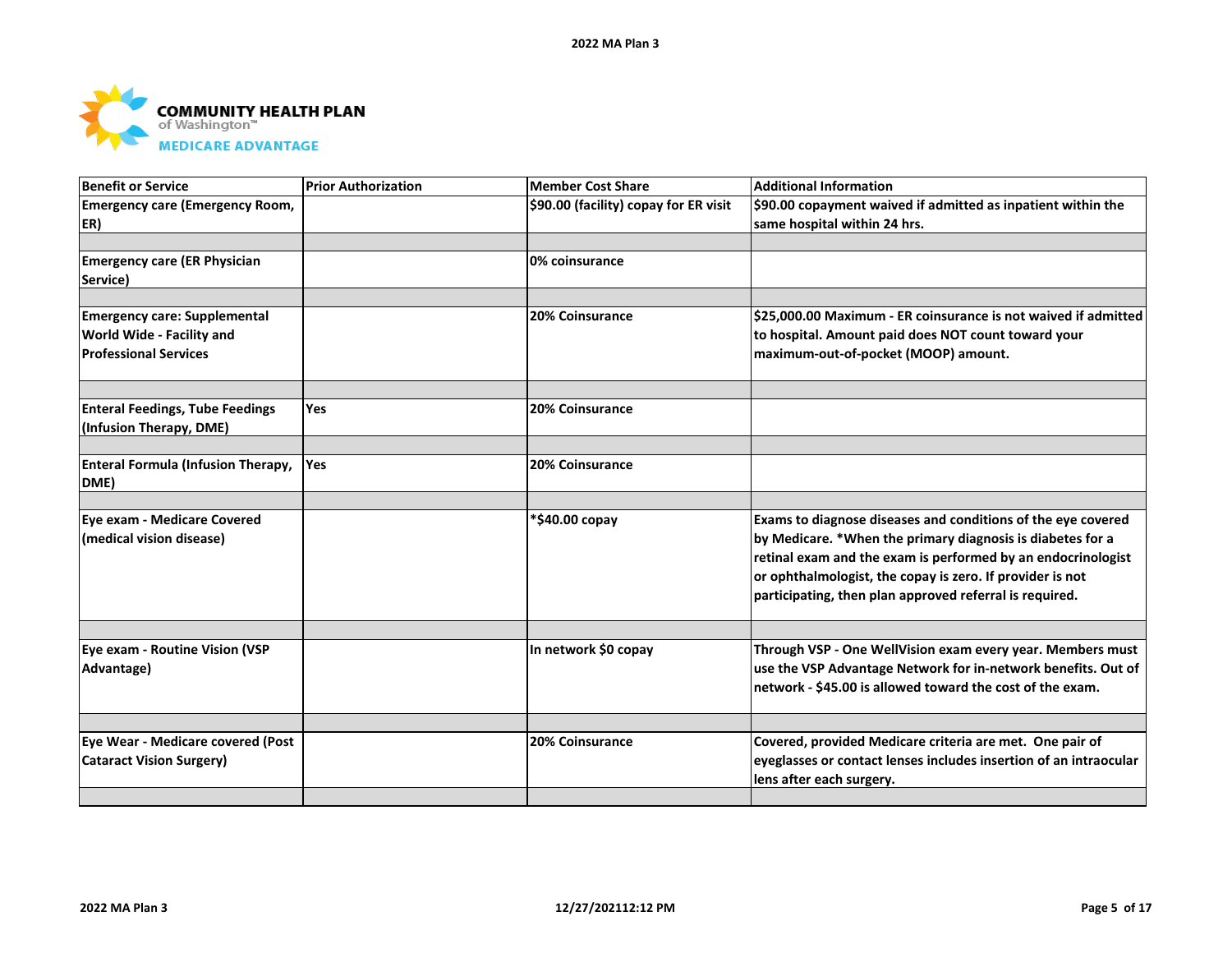

| <b>Benefit or Service</b>                                               | <b>Prior Authorization</b> | <b>Member Cost Share</b>              | <b>Additional Information</b>                                    |
|-------------------------------------------------------------------------|----------------------------|---------------------------------------|------------------------------------------------------------------|
| <b>Eye Wear - Prescription Contacts,</b>                                |                            | • In network - Lenses (for glasses) - | Through VSP - every 2 years. Members must use the VSP Choice     |
| frames, vision lenses, upgrades,                                        |                            | \$0 copay                             | Network for in-network benefits.                                 |
| extra pair of glasses (VSP                                              |                            | • In network - Frame or contact       |                                                                  |
| Advantage)                                                              |                            | lenses - \$150.00 allowed toward      | . Out of network - Lenses - (for glasses) - Amount allowed       |
|                                                                         |                            | cost.                                 | toward costs:                                                    |
|                                                                         |                            |                                       | Single vision \$30                                               |
|                                                                         |                            |                                       | Lined bifocal or Progressive \$50                                |
|                                                                         |                            |                                       | Lined trifocal \$60                                              |
|                                                                         |                            |                                       | Lenticular \$75                                                  |
|                                                                         |                            |                                       | • Out of network - Frame or contact lenses - Amount allowed      |
|                                                                         |                            |                                       | toward costs:                                                    |
|                                                                         |                            |                                       | Frame \$45                                                       |
|                                                                         |                            |                                       | Contact lenses (in lieu of lenses and frame) \$85                |
|                                                                         |                            |                                       |                                                                  |
| <b>Eye and Vision Services Not</b>                                      |                            | <b>Not Covered. See Additional</b>    | • Radial keratotomy not covered                                  |
| <b>Covered by Medicare (Exclusions)</b>                                 |                            | <b>Information</b>                    | • LASIK surgery not covered                                      |
|                                                                         |                            |                                       | • Vision Therapy not covered                                     |
|                                                                         |                            |                                       | • Low Vision Aids not covered                                    |
| <b>Genetic Testing Not Related to</b>                                   | Yes                        | 20% Coinsurance                       |                                                                  |
| Pregnancy                                                               |                            |                                       |                                                                  |
|                                                                         |                            |                                       |                                                                  |
| Hearing exam (Medicare covered-to                                       |                            | \$20.00 copay                         | Covered, provided Medicare criteria are met. Routine hearing     |
| diagnose and treat specific diseases                                    |                            |                                       | exams, hearing aids, and hearing aid fittings are not covered by |
| and conditions-)                                                        |                            |                                       | Medicare.                                                        |
|                                                                         |                            |                                       |                                                                  |
| Hearing exam (Routine not covered Not Covered<br>by Medicare) Exclusion |                            | <b>Not Covered</b>                    | <b>Not Covered</b>                                               |
|                                                                         |                            |                                       |                                                                  |
| <b>Hearing services (hearing aid</b>                                    | <b>Not Covered</b>         | <b>Not Covered</b>                    | <b>Not Covered</b>                                               |
| fittings, hearing aids) Exclusion                                       |                            |                                       |                                                                  |
|                                                                         |                            |                                       |                                                                  |
| <b>HIV screening</b>                                                    |                            | \$0 copay                             | For planned preventive services that become diagnostic during    |
|                                                                         |                            |                                       | the screening, cost sharing may apply.                           |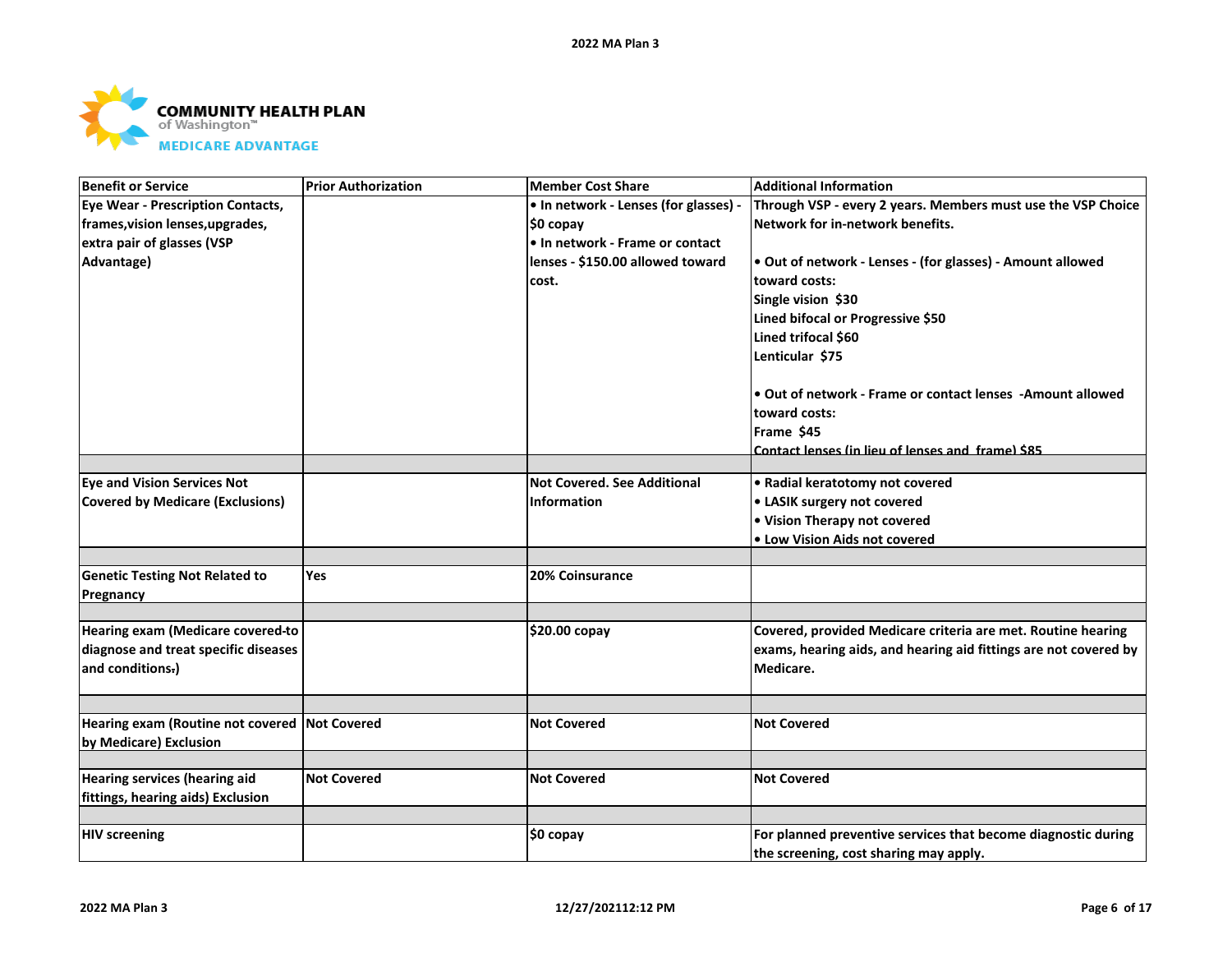

| <b>Prior Authorization</b>                                                                                                                                     | <b>Member Cost Share</b> | <b>Additional Information</b>                                                                                                                                                      |
|----------------------------------------------------------------------------------------------------------------------------------------------------------------|--------------------------|------------------------------------------------------------------------------------------------------------------------------------------------------------------------------------|
|                                                                                                                                                                |                          |                                                                                                                                                                                    |
| care may also require prior<br>authorization, for example<br>medication, enteral nutrition.<br><b>Review Prior Authorization list for</b><br>related services. |                          | 20% coinsurance for durable medical equipment (DME) still<br>applies when related to Home Health services.                                                                         |
|                                                                                                                                                                |                          |                                                                                                                                                                                    |
| <b>Not Covered</b>                                                                                                                                             | <b>Not Covered</b>       | Services include basic household assistance, light housekeeping<br>or light meal preparation.                                                                                      |
|                                                                                                                                                                |                          |                                                                                                                                                                                    |
|                                                                                                                                                                |                          | You pay nothing for hospice care from a Medicare certified<br>hospice. You may have to pay part of the cost for drugs and<br>respite care. Hospice is covered outside of our plan. |
|                                                                                                                                                                |                          |                                                                                                                                                                                    |
|                                                                                                                                                                |                          |                                                                                                                                                                                    |
|                                                                                                                                                                |                          |                                                                                                                                                                                    |
|                                                                                                                                                                |                          | Covered:<br>pneumonia<br>influenza (flu shot)<br><b>Hepatitis B</b><br>*Shingles vaccine (Zostavax) is covered under pharmacy - Part D<br>Benefit*                                 |
|                                                                                                                                                                | No.<br>Yes               | Required for Home Health Services.   \$0 coinsurance<br>Services related to the Home Health<br><b>20% Coinsurance</b><br><b>\$0 Coinsurance</b>                                    |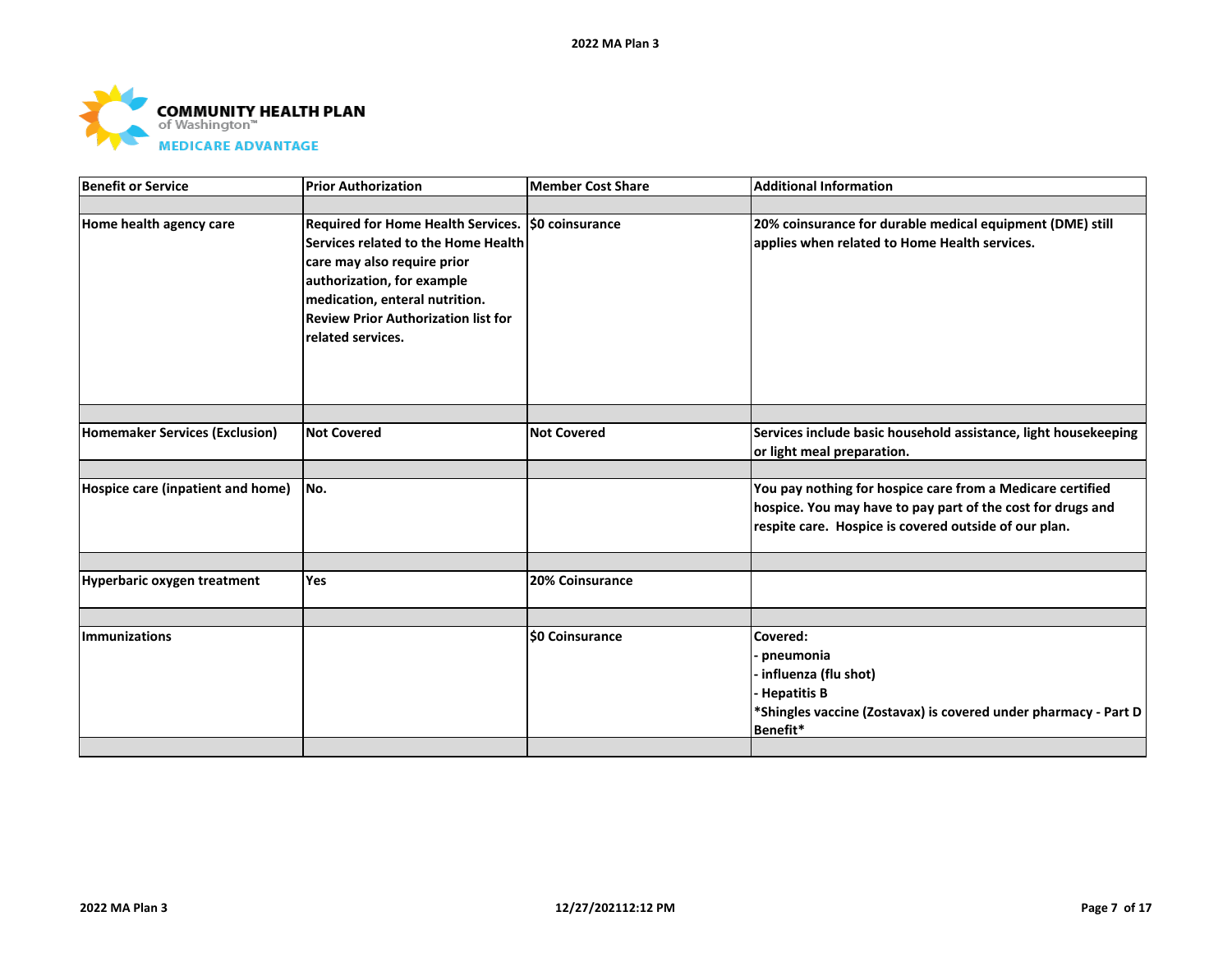

| <b>Benefit or Service</b>                                                                                                 | <b>Prior Authorization</b>                                                                                                                                                                                                                           | Member Cost Share                            | <b>Additional Information</b>                                                                                                                                                                                                        |
|---------------------------------------------------------------------------------------------------------------------------|------------------------------------------------------------------------------------------------------------------------------------------------------------------------------------------------------------------------------------------------------|----------------------------------------------|--------------------------------------------------------------------------------------------------------------------------------------------------------------------------------------------------------------------------------------|
| Infusion Therapy, Home Infusion<br><b>Therapy</b>                                                                         | Not Required for Infusion Therapy<br>Services. Services related to the<br>Infusion Therapy care may require<br>prior authorization, for example<br>medication, enteral nutrition.<br><b>Review Prior Authorization list for</b><br>related services. | 20% coinsurance                              | Not Required for Infusion Therapy Services. Services related to<br>the Infusion Therapy care may require prior authorization, for<br>example medication, enteral nutrition. Review Prior<br>Authorization list for related services. |
|                                                                                                                           |                                                                                                                                                                                                                                                      |                                              |                                                                                                                                                                                                                                      |
| Injections, Injectable drugs<br>(Prescription drugs Medicare Part B Note: All Unclassified biologics<br>medical benefits) | See Prior Authorization (PA) List<br>(J3590) require a prior<br>lauthorization.                                                                                                                                                                      | 20% Coinsurance                              | Covered, provided Medicare criteria are met. Includes<br>chemotherapy related drugs, drugs related to home dialysis,<br><b>B12, etc.</b>                                                                                             |
|                                                                                                                           |                                                                                                                                                                                                                                                      |                                              |                                                                                                                                                                                                                                      |
| Inpatient hospital Blood (including<br>inpatient skilled nursing<br>facility/SNF)                                         |                                                                                                                                                                                                                                                      | <b>No Blood Deductible</b><br>0% coinsurance | Coverage begins with the first pint of blood needed. Includes<br>storage and administration. The patient is responsible for any<br>other applicable coinsurance amounts.                                                             |
|                                                                                                                           |                                                                                                                                                                                                                                                      |                                              |                                                                                                                                                                                                                                      |
| <b>Outpatient Blood</b>                                                                                                   |                                                                                                                                                                                                                                                      | <b>No Blood Deductible</b><br>0% coinsurance | Coverage begins with the fourth pint of blood needed. Coverage<br>of storage and administration begins with the first pint of blood<br>needed. The patient is responsible for any other applicable<br>coinsurance amounts.           |
| Inpatient hospital (acute) care                                                                                           | Yes                                                                                                                                                                                                                                                  | Days:                                        | All admissions, planned and urgent, require notification within                                                                                                                                                                      |
|                                                                                                                           |                                                                                                                                                                                                                                                      | 1-4 - \$450.00 per day<br>5-90 - \$0 per day | 24 hrs. or next business day. Each time a member is admitted<br>for a new inpatient stay the copay will apply. Plan covers 90<br>days for an inpatient stay.                                                                         |
| <b>Inpatient Professional Services</b>                                                                                    |                                                                                                                                                                                                                                                      | <b>20% Coinsurance</b>                       |                                                                                                                                                                                                                                      |
|                                                                                                                           |                                                                                                                                                                                                                                                      |                                              |                                                                                                                                                                                                                                      |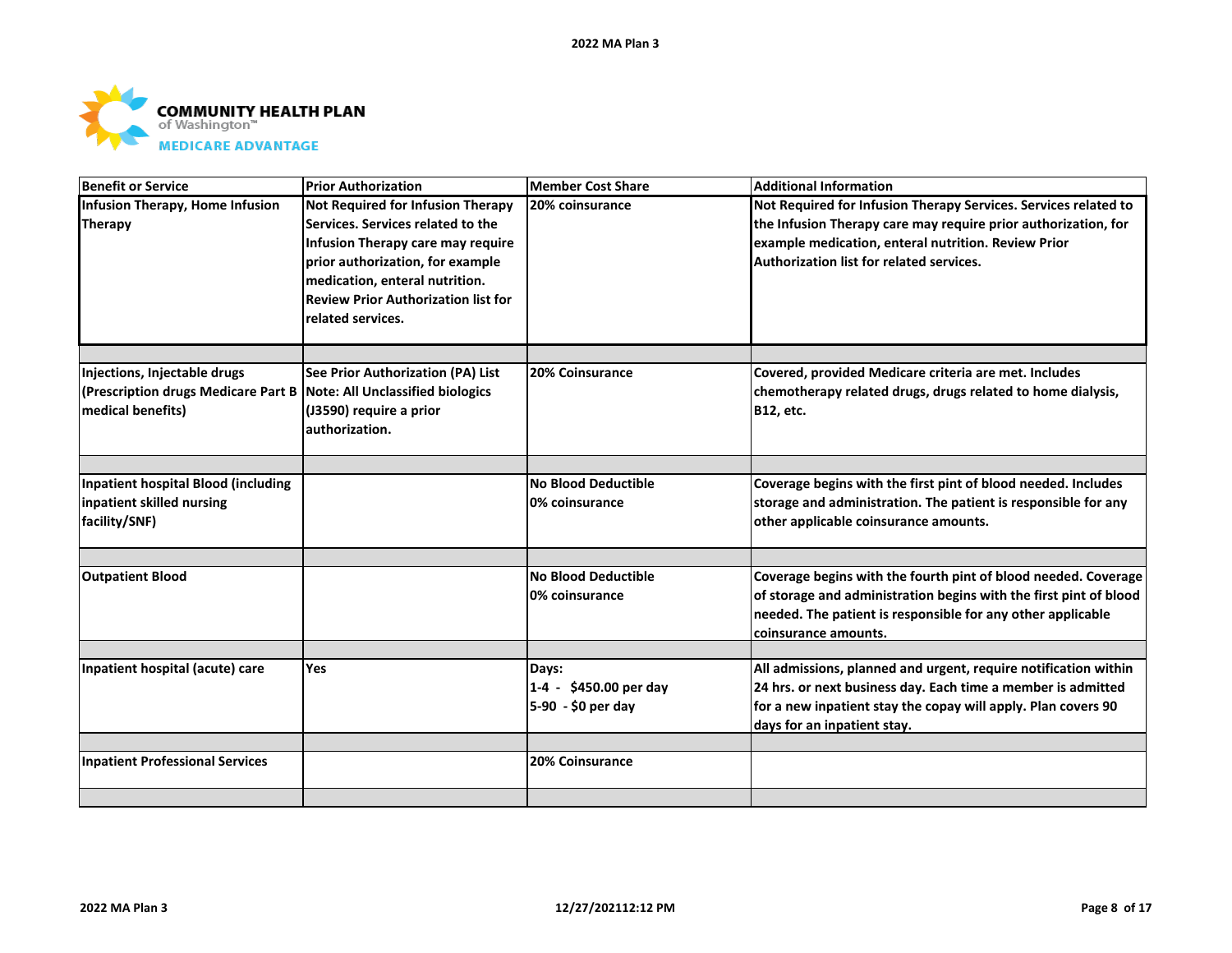

| Benefit or Service                                                | <b>Prior Authorization</b> | <b>Member Cost Share</b> | <b>Additional Information</b>                                     |
|-------------------------------------------------------------------|----------------------------|--------------------------|-------------------------------------------------------------------|
| Inpatient Hospital (facility) mental                              | Yes                        | Days:                    | All admissions, planned and urgent, require notification within   |
| health, psychiatric, psychiatrist-care                            |                            | 1-10 - \$155.00 per day  | 24 hrs. or next business day. Each time a member is admitted      |
|                                                                   |                            | 11-90 - \$0 per day      | for a new inpatient stay the copay will apply. Not psychiatric    |
|                                                                   |                            |                          | hospital, same cost shares as acute care.Plan covers 90 days for  |
|                                                                   |                            |                          | an inpatient stay. 190-day lifetime limitation in a psychiatric   |
|                                                                   |                            |                          | facility. This limitation does not apply to inpatient psychiatric |
|                                                                   |                            |                          | services furnished in a general hospital.                         |
|                                                                   |                            |                          |                                                                   |
| Inpatient rehabilitation services                                 | <b>Yes</b>                 | Days:                    | All admissions, planned and urgent, require notification within   |
| (physical, speech, occupational                                   |                            | 1-4 - \$450.00 per day   | 24 hrs. or next business day. Each time a member is admitted      |
| therapies)                                                        |                            | 5-90 - \$0 per day       | for a new inpatient stay the copay will apply. Same cost shares   |
|                                                                   |                            |                          | as acute care.                                                    |
|                                                                   |                            |                          |                                                                   |
| Inpatient services covered during a<br>non-covered inpatient stay |                            | 20% coinsurance          | Covered, provided Medicare criteria are met.                      |
|                                                                   |                            |                          |                                                                   |
|                                                                   |                            |                          |                                                                   |
| Inpatient substance abuse                                         | Yes                        | Days:                    | All admissions, planned and urgent, require notification within   |
|                                                                   |                            | 1-5 - \$450.00 per day   | 24 hrs. or next business day. Same cost shares as acute care.     |
|                                                                   |                            | 6-90 - \$0 per day       |                                                                   |
|                                                                   |                            | Over 90 - \$0 per day    |                                                                   |
|                                                                   |                            |                          |                                                                   |
| Kidney disease and conditions                                     | NO. Effective 01/01/2016   | 20% coinsurance          |                                                                   |
| (Hemodialysis, Dialysis, End Stage                                | Notification is required.  |                          |                                                                   |
| <b>Renal Disease/ESRD)</b>                                        |                            |                          |                                                                   |
|                                                                   | No.                        | 0% cost share            |                                                                   |
| Kidney disease education (on                                      |                            |                          | Medicare covers 6 sessions of kidney disease education per        |
| dialysis)                                                         |                            |                          | lifetime per Medicare.                                            |
| Mastectomy related bras and                                       | If over \$500.00           | 20% cost share           |                                                                   |
| supplies (DME)                                                    |                            |                          |                                                                   |
|                                                                   |                            |                          |                                                                   |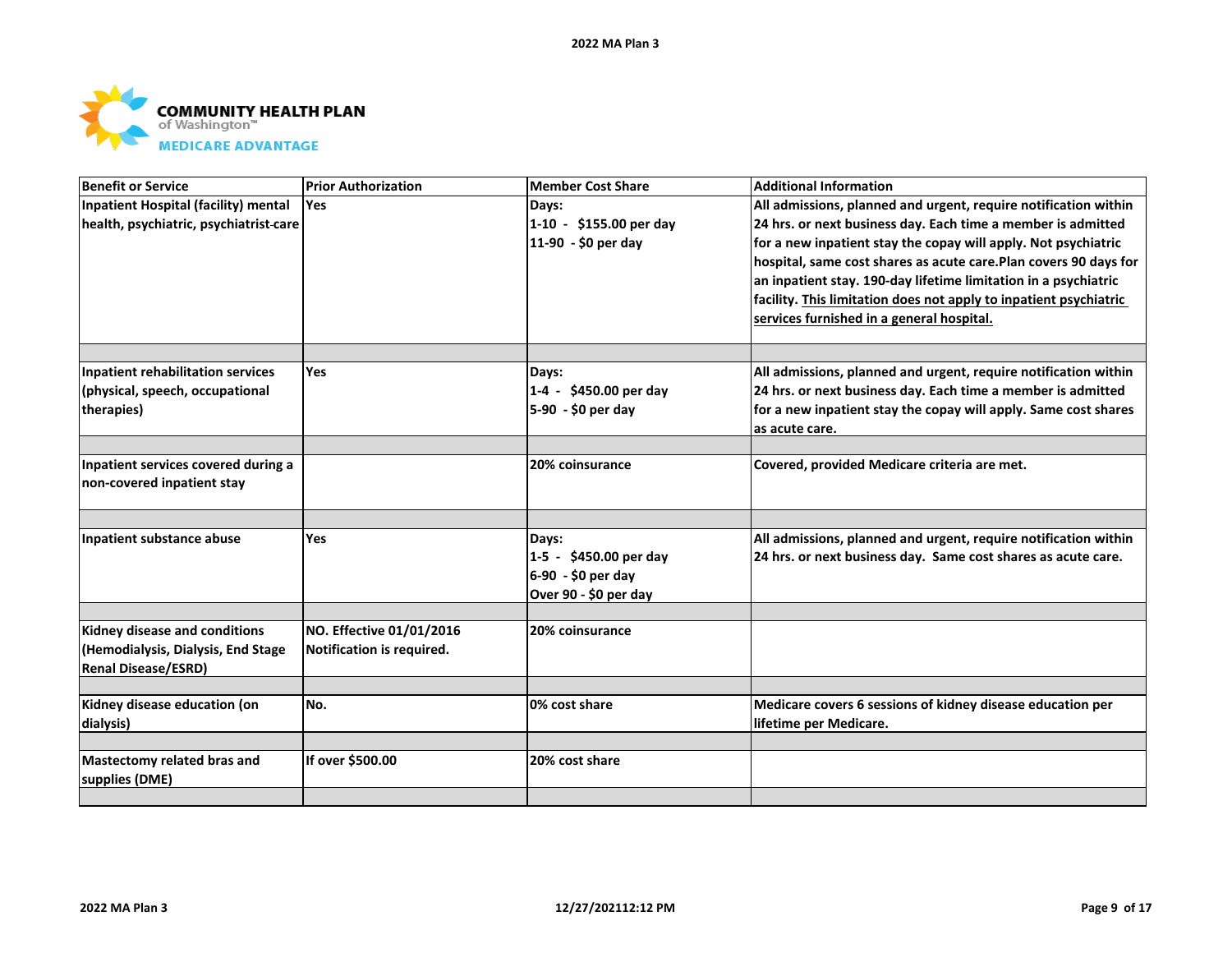

| <b>Benefit or Service</b>                                               | <b>Prior Authorization</b>            | Member Cost Share                      | <b>Additional Information</b>                                       |
|-------------------------------------------------------------------------|---------------------------------------|----------------------------------------|---------------------------------------------------------------------|
| Meal. Meals Benefit                                                     |                                       | 0% cost share                          | Meals can be delivered to the home upon discharge from a            |
| (Supplemental)                                                          |                                       |                                        | hospital or skilled nursing facility. 2 meals per day up to 14 days |
|                                                                         |                                       |                                        | after discharge, up to 6 occurrences per year. Meals to dine        |
|                                                                         |                                       |                                        | with members that are inpatient are not covered.                    |
|                                                                         |                                       |                                        |                                                                     |
|                                                                         |                                       |                                        |                                                                     |
| <b>Medical nutrition therapy</b>                                        | <b>No</b>                             | 0% cost share                          | Education for people with diabetes, kidney disease (patient not     |
| education                                                               |                                       |                                        | on dialysis) post kidney transplant. 3 hrs. for first year. 2 hrs.  |
|                                                                         |                                       |                                        | each year after the first year.                                     |
|                                                                         |                                       |                                        |                                                                     |
| <b>Nurse Advice Line</b>                                                |                                       | 0% cost share                          | 24 hour nurse hotline available: 1-866-418-1002 or TTY 1-866-       |
|                                                                         |                                       |                                        | 418-1006                                                            |
|                                                                         |                                       |                                        |                                                                     |
| <b>Obesity screening and obesity</b>                                    |                                       | 0% cost share                          | Covered, provided Medicare criteria are met, e.g., body mass        |
| (counseling) therapy                                                    |                                       |                                        | index (BMI) of 30 or more, etc.                                     |
|                                                                         |                                       |                                        |                                                                     |
| <b>Organ (Living) Donation</b>                                          | Yes                                   | 20% coinsurance                        | All admissions, planned and urgent, require notification within     |
| (Transplant)                                                            |                                       |                                        | 24 hrs. or next business day.                                       |
|                                                                         |                                       |                                        |                                                                     |
| <b>Orthotics (Supportive Devices for</b>                                | Only covered for diabetic foot        | \$0 cost share                         | SEE Diabetes self-management training, diabetic services and        |
| feet)                                                                   | disease.                              |                                        | diabetes supplies (DME)                                             |
|                                                                         |                                       |                                        | • 2 sets of shoe inserts (orthotics) covered per calendar year      |
|                                                                         | Prior auth required for orthotics     |                                        | only for diabetic foot disease.                                     |
|                                                                         | (shoe inserts) greater than \$500.00. |                                        |                                                                     |
|                                                                         |                                       |                                        |                                                                     |
| Outpatient diagnostic tests and                                         | Some require prior authorization.     | 0% Medicare covered lab                |                                                                     |
| therapeutic services (lab, radiology, Check PA List and Procedure Codes |                                       | $ $15$ copay x-ray outpatient facility |                                                                     |
| x-ray)                                                                  | for more details.                     | fee does not include scans (CT, MRI,   |                                                                     |
|                                                                         |                                       | PET, etc.) Does not include            |                                                                     |
|                                                                         |                                       | professional fees.                     |                                                                     |
|                                                                         |                                       | 20% Other diagnostic procedures        |                                                                     |
|                                                                         |                                       | (includes scans)                       |                                                                     |
|                                                                         |                                       |                                        |                                                                     |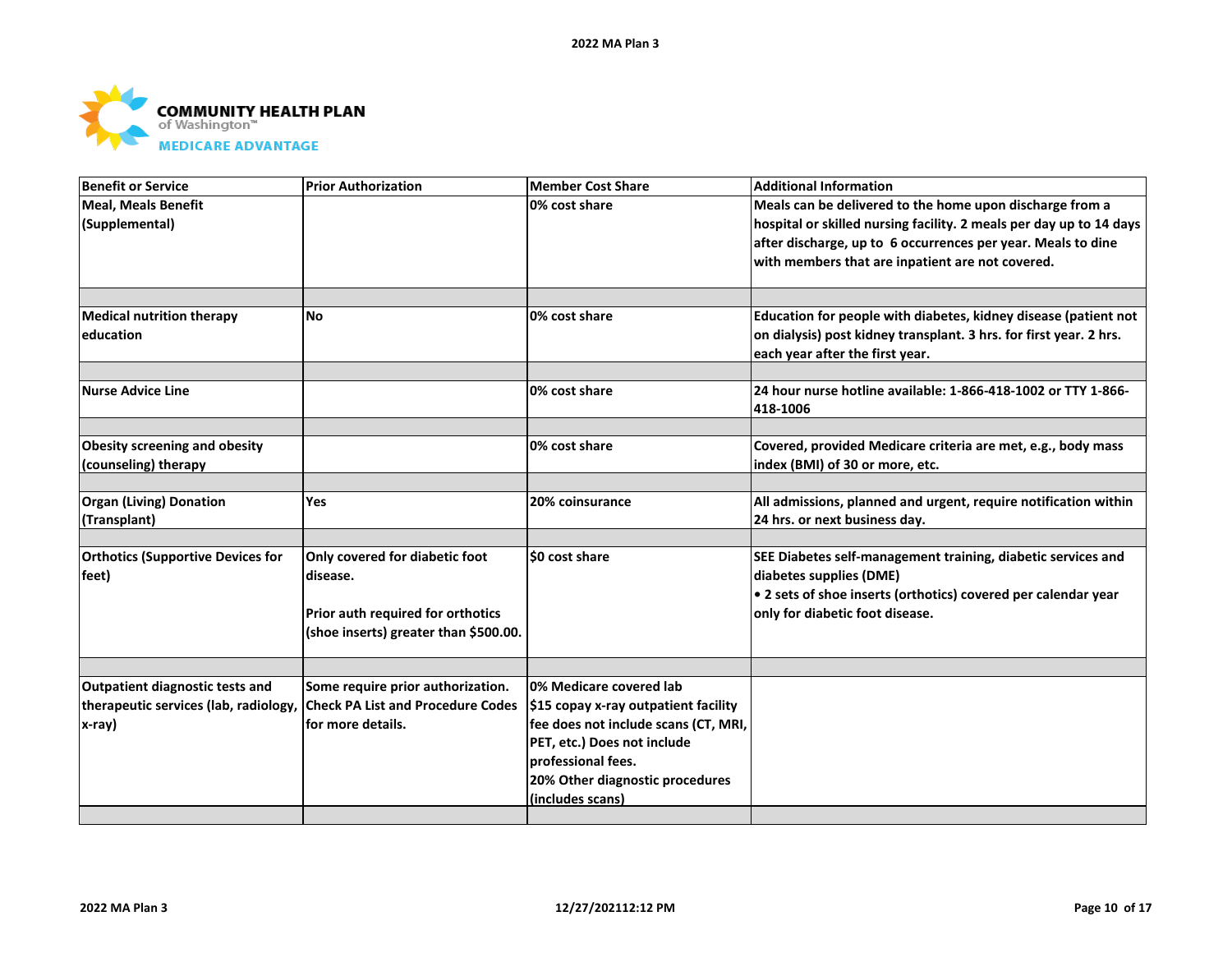

| Benefit or Service                        | <b>Prior Authorization</b>         | Member Cost Share                    | <b>Additional Information</b>                                       |
|-------------------------------------------|------------------------------------|--------------------------------------|---------------------------------------------------------------------|
| <b>Outpatient hospital</b>                | See Prior Authorization (PA) List  | \$260.00 copay outpatient facility   |                                                                     |
| services, includes Observation            |                                    | fee maximum. Does not include        |                                                                     |
|                                           |                                    | professional services.               |                                                                     |
| Outpatient mental health (not             |                                    |                                      | Copay the same for group therapy. Must be Medicare eligible         |
| psychiatrist)                             |                                    | \$30.00 copay                        | provider. Per CMS, some 'counselors' are not eligible to perform    |
|                                           |                                    |                                      | services for Medicare and Medicare Advantage members.               |
|                                           |                                    |                                      |                                                                     |
|                                           |                                    |                                      |                                                                     |
| <b>Outpatient psychiatrist care</b>       |                                    | \$30.00 copay                        | Copay the same for group therapy.                                   |
|                                           |                                    |                                      |                                                                     |
| <b>Outpatient rehabilitation services</b> | Prior authorization required after | \$30.00 copay for therapy services   | 12 visits allowed for each type of therapy. 12 PT, 12 OT and 12     |
| (physical (PT), speech (ST),              | initial 12 visits.                 |                                      | ST. Prior Authorization is required for additional visits after the |
| occupational therapy (OT))                |                                    | \$30.00 copay and or 20% facility    | initial 12 visits. Evaluation and reevaluation is separate from the |
|                                           |                                    | fees for other additional services   | 12 visits.                                                          |
|                                           |                                    | when performed in a facility.        |                                                                     |
|                                           |                                    |                                      |                                                                     |
|                                           |                                    |                                      |                                                                     |
| <b>Outpatient substance abuse</b>         | Yes                                | 20% coinsurance                      | Opioid Treatment Services, to allow codes G2067 through             |
| services                                  |                                    |                                      | G2080, the provider must be certified with SAMSAH and               |
|                                           |                                    |                                      | enrolled with Medicare.                                             |
| Outpatient surgery, ambulatory            | See Prior Authorization (PA) List  | \$260.00 copay for ASC Facility Fees |                                                                     |
| surgical centers (ASC)                    |                                    |                                      |                                                                     |
|                                           |                                    |                                      |                                                                     |
|                                           |                                    |                                      |                                                                     |
| Over the Counter (OTC)                    | <b>Not Covered</b>                 | <b>Not Covered</b>                   |                                                                     |
| medication/pharmacy                       |                                    |                                      |                                                                     |
| Partial hospitalization service           |                                    | 20% coinsurance                      | Must be Medicare eligible provider. Per CMS, some 'counselors'      |
| (intensive outpatient mental health       |                                    |                                      | are not eligible to perform services for Medicare and Medicare      |
| services)                                 |                                    |                                      | Advantage members.                                                  |
|                                           |                                    |                                      |                                                                     |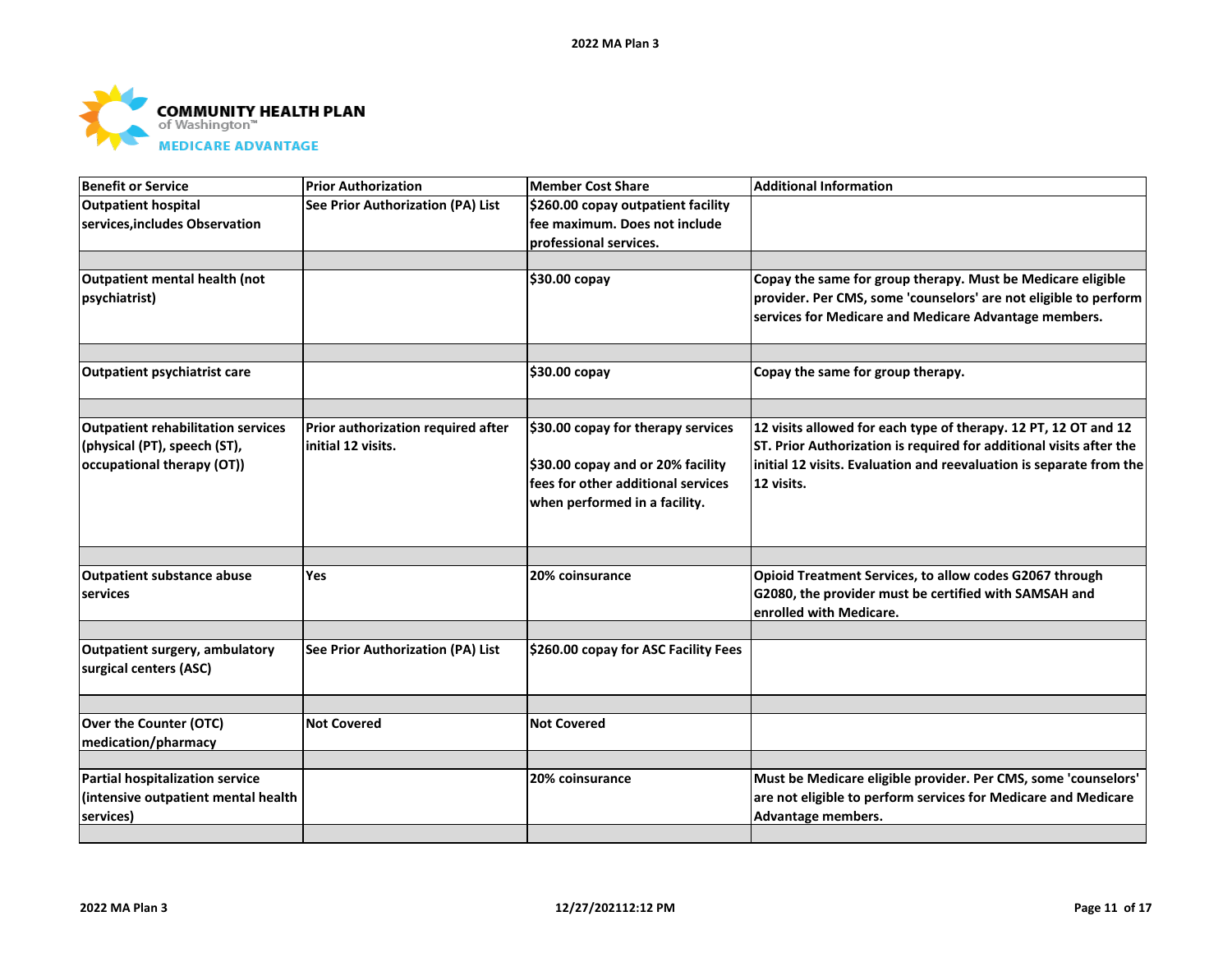

| <b>Benefit or Service</b>                 | <b>Prior Authorization</b>        | <b>Member Cost Share</b>           | <b>Additional Information</b>                                  |
|-------------------------------------------|-----------------------------------|------------------------------------|----------------------------------------------------------------|
| Physician/Practitioner/PCP                |                                   | \$0 copay for PCP E & M service    |                                                                |
| services, including doctor's office       |                                   | 20% coinsurance for all other      |                                                                |
| visits                                    |                                   | services                           |                                                                |
|                                           |                                   |                                    |                                                                |
| Physical Exam, See Welcome to             |                                   | See Welcome to Medicare            | See Welcome to Medicare Preventive Visit and Annual Wellness   |
| <b>Medicare Preventive Visit and</b>      |                                   | <b>Preventive Visit and Annual</b> | <b>Visit</b>                                                   |
| <b>Annual Wellness Visit</b>              |                                   | <b>Wellness Visit</b>              |                                                                |
|                                           |                                   |                                    |                                                                |
| Podiatry Services (Foot Care) When        |                                   | No copay \$0.00                    | 4 visits each year - Not limited to Medicare covered diagnosis |
| <b>Not Covered by Medicare</b>            |                                   | 0% Coinsurance                     | codes. NEW, when the primary care is Diabetes an additional 4  |
| (Supplemental Benefit)                    |                                   |                                    | visits each year for a total of 8 Non-Medicare covered visits. |
|                                           |                                   |                                    | The specialist copay does not apply to podiatrists for these   |
|                                           |                                   |                                    | services.                                                      |
|                                           |                                   |                                    |                                                                |
| <b>Podiatry Services (Foot Care)</b>      |                                   | No copay \$0.00                    | Limited to Medicare covered diagnosis codes.                   |
| Medical Medicare Covered                  |                                   | 0% Coinsurance                     | The specialist copay does not apply to podiatrists for these   |
|                                           |                                   |                                    | services.                                                      |
|                                           |                                   |                                    |                                                                |
| <b>Prescription drugs Medicare Part B</b> | See Prior Authorization (PA) List | 20% coinsurance                    | Includes chemotherapy related drugs, drugs related to home     |
| medical benefits (injectable drugs,       |                                   |                                    | dialysis, etc.                                                 |
| injections)                               |                                   |                                    |                                                                |
|                                           |                                   |                                    |                                                                |
| Prescription drugs Medicare Part D        |                                   | <b>Pharmacy RX covered</b>         | Over the counter (OTC) not covered                             |
| pharmacy benefit (drug list,              |                                   |                                    |                                                                |
| formulary)                                |                                   |                                    |                                                                |
|                                           |                                   |                                    |                                                                |
| <b>Primary Care Physician (PCP)</b>       |                                   | \$0 copay for evaluation and       |                                                                |
|                                           |                                   | management (E & M) service         |                                                                |
|                                           |                                   | 20% coinsurance for all other      |                                                                |
|                                           |                                   | services                           |                                                                |
|                                           |                                   |                                    |                                                                |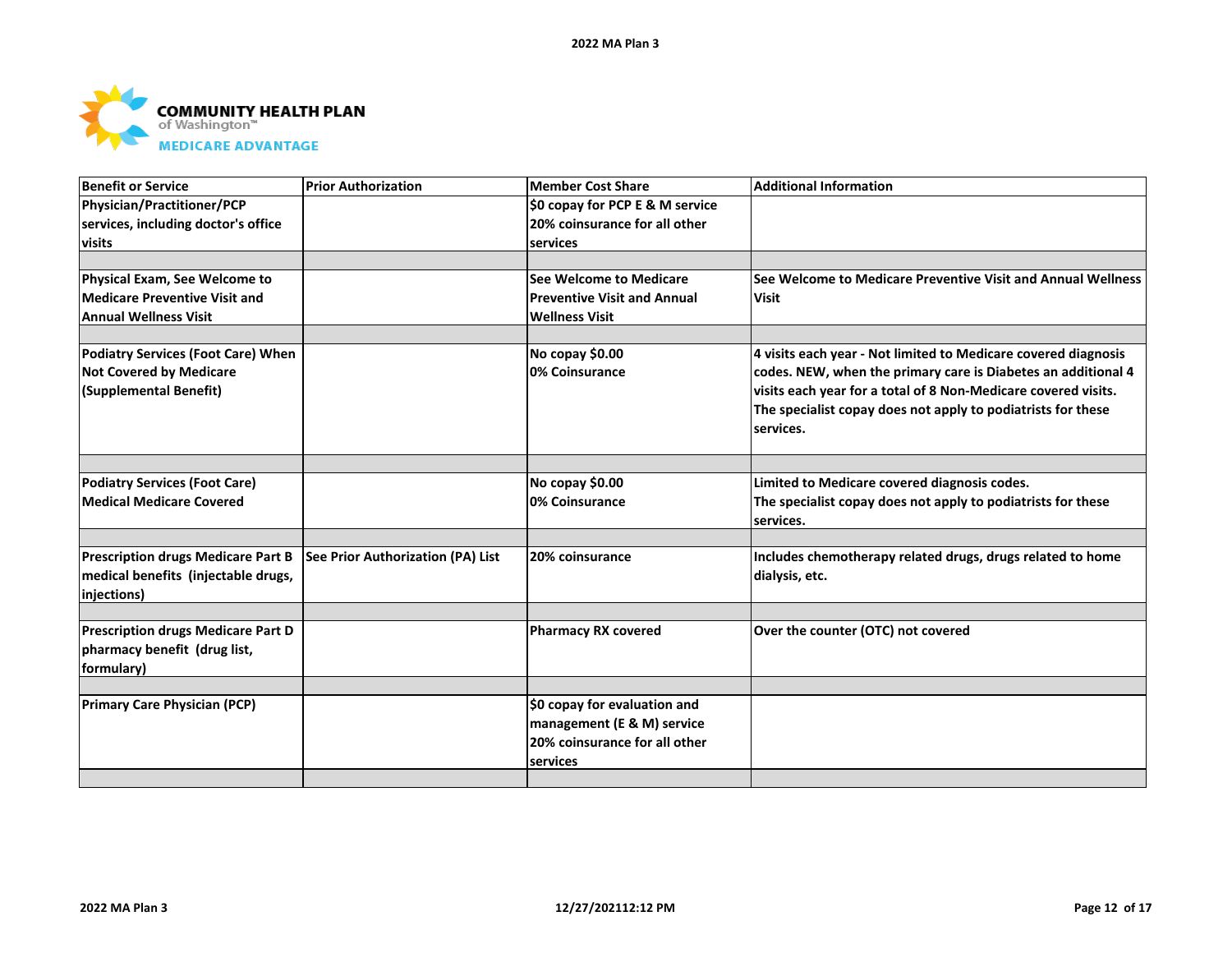

| <b>Benefit or Service</b>                            | <b>Prior Authorization</b>        | <b>Member Cost Share</b>  | <b>Additional Information</b>                                      |
|------------------------------------------------------|-----------------------------------|---------------------------|--------------------------------------------------------------------|
| Prostate cancer screening exams                      |                                   | $$0$ copay                | For planned preventive services that become diagnostic during      |
| (PSA)                                                |                                   |                           | the screening, cost sharing may apply.                             |
|                                                      |                                   |                           | For men over age 50:                                               |
|                                                      |                                   |                           | • Every 12 months: Digital rectal exam                             |
|                                                      |                                   |                           | I • Every 12 months PSA test                                       |
|                                                      |                                   |                           |                                                                    |
| <b>Prosthetic devices and related</b>                | See Prior Authorization (PA) List | 20% coinsurance           |                                                                    |
| supplies (DME)                                       |                                   |                           |                                                                    |
|                                                      |                                   |                           |                                                                    |
| <b>Pulmonary rehabilitation services</b>             |                                   | 20% coinsurance           | Limited to a maximum of 2 1-hour sessions per day for up to 36     |
|                                                      |                                   |                           | sessions, with the option for an additional 36 sessions if         |
|                                                      |                                   |                           | medically necessary.                                               |
|                                                      |                                   |                           |                                                                    |
| Screening and counseling to reduce<br>alcohol misuse |                                   | \$0 copay                 | For planned preventive services that become diagnostic during      |
|                                                      |                                   |                           | the screening, cost sharing may apply.                             |
| Screening for sexually transmitted                   |                                   | $$0$ copay                | For planned preventive services that become diagnostic during      |
| infections (STIs) and counseling to                  |                                   |                           | the screening, cost sharing may apply.                             |
| prevent STIs                                         |                                   |                           |                                                                    |
|                                                      |                                   |                           |                                                                    |
| Shoes, Diabetic- SEE Diabetes self-                  |                                   |                           |                                                                    |
| management training, diabetic                        |                                   |                           |                                                                    |
| services and diabetes supplies                       |                                   |                           |                                                                    |
| (DME)                                                |                                   |                           |                                                                    |
|                                                      |                                   |                           |                                                                    |
| Shoes, Orthopedic/Prosthetic with                    |                                   |                           | Limited coverage. Prosthetic/Orthopedic Shoes that are part of     |
| <b>Braces (DME)</b>                                  | Yes, greater than \$500.00        | 20% coinsurance           | a leg brace are covered and included in the cost of the leg brace. |
|                                                      |                                   |                           |                                                                    |
|                                                      |                                   |                           |                                                                    |
| Skilled nursing inpatient facility                   | Yes                               | Days:                     | No (zero) acute inpatient hospital days required prior to SNF      |
| (SNF) care (Part A)                                  |                                   | 1-20 - \$00.00 per day    | admission. Custodial (not medically necessary) care is not         |
|                                                      |                                   | 21-100 - \$160.00 per day | covered. All admissions, planned and urgent, require               |
|                                                      |                                   |                           | notification within 24 hrs. or next business day. Each time        |
|                                                      |                                   |                           | member is admitted to a new SNF stay the copay will apply.         |
|                                                      |                                   |                           |                                                                    |
|                                                      |                                   |                           |                                                                    |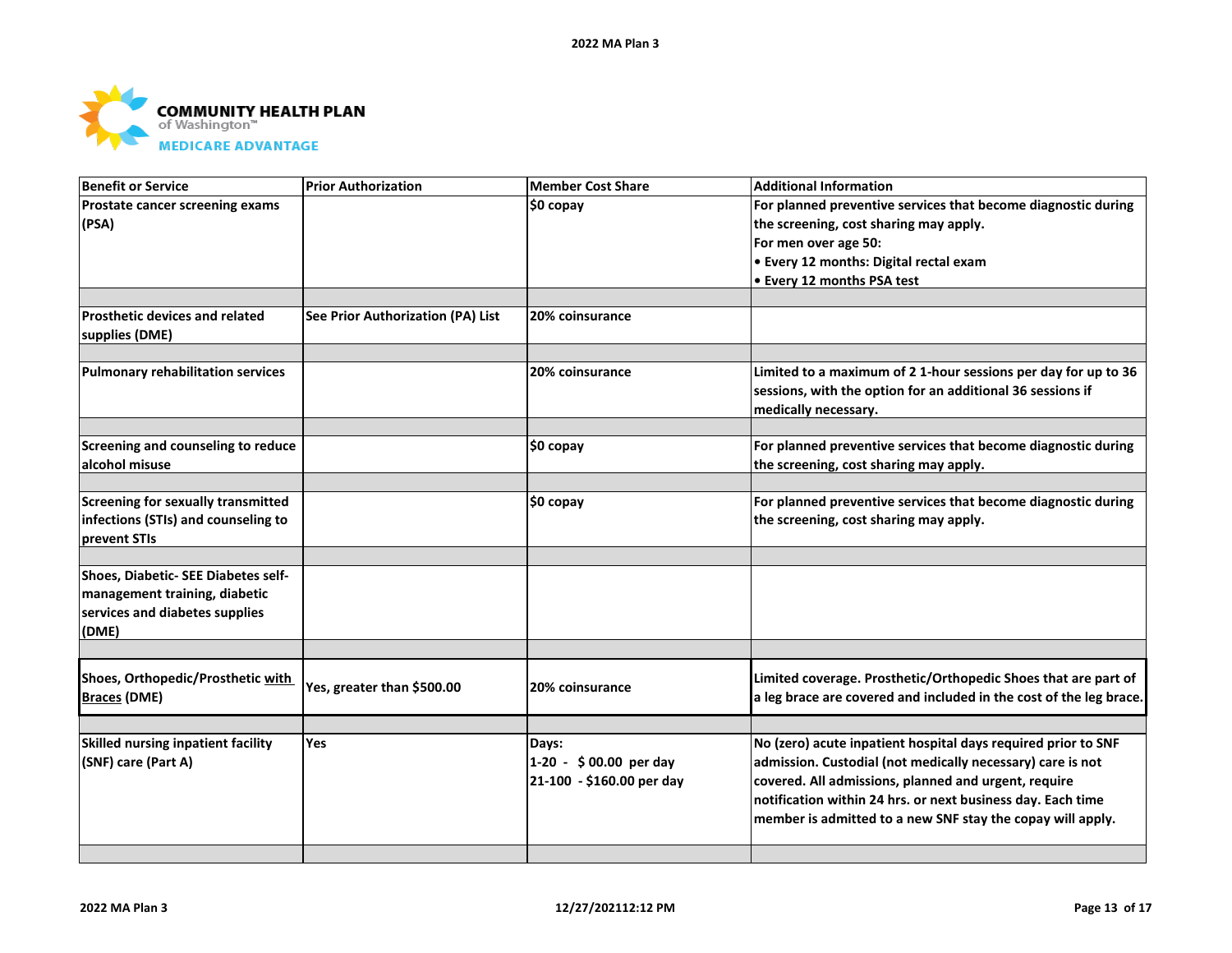

| <b>Benefit or Service</b>                   | <b>Prior Authorization</b> | <b>Member Cost Share</b>           | <b>Additional Information</b>                                 |
|---------------------------------------------|----------------------------|------------------------------------|---------------------------------------------------------------|
| <b>Skilled nursing facility (SNF)</b>       |                            | 20% coinsurance                    | Part B (outpatient) coinsurance and benefit limits apply.     |
| inpatient care (Part B)                     |                            |                                    |                                                               |
|                                             |                            |                                    |                                                               |
| <b>Skilled nursing facility (SNF) Blood</b> |                            | No blood deductible                |                                                               |
|                                             |                            | 0% coinsurance                     |                                                               |
|                                             |                            |                                    |                                                               |
| <b>Sleep Studies</b>                        | No.                        | 20% coinsurance                    |                                                               |
|                                             |                            |                                    |                                                               |
| Smoking and tobacco use cessation           |                            | 0% Coinsurance                     | • Contact Optum at 1-866-784-8454 (1-866-QUIT-4-LIFE).        |
|                                             |                            |                                    | . No disease - 8 sessions per calendar year                   |
|                                             |                            |                                    | · Disease related - 8 sessions per calendar year              |
|                                             |                            |                                    |                                                               |
| <b>Sterilization Reversal (Exclusion)</b>   | <b>Not Covered</b>         | <b>Not Covered</b>                 | Reversal of sterilization procedures and non-prescription     |
|                                             |                            |                                    | contraceptive supplies.                                       |
|                                             |                            |                                    |                                                               |
| <b>Specialist Physician Care/Services</b>   |                            | *\$40.00 copay for E & M service.  | 20% coinsurance for all other services.                       |
| (does not apply to psychiatrists,           |                            |                                    | *Zero copay when primary diagnosis is diabetes for            |
| mental health, lab or radiology)            |                            |                                    | endocrinologist                                               |
|                                             |                            |                                    | *Zero copay when primary diagnosis is COPD for pulmonologist. |
|                                             |                            |                                    | *Zero copay when primary diagnosis is CHF for cardiologist.   |
|                                             |                            |                                    | *See Eye Exam - Medicare Covered - for Retinal Exam benefit   |
|                                             |                            |                                    |                                                               |
|                                             |                            |                                    |                                                               |
|                                             |                            |                                    |                                                               |
| Telemedicine, Telehealth (Virtual           |                            | <b>Must meet Original Medicare</b> | Covered. Must meet Original Medicare criteria.                |
| care)                                       |                            | criteria.                          |                                                               |
|                                             |                            |                                    |                                                               |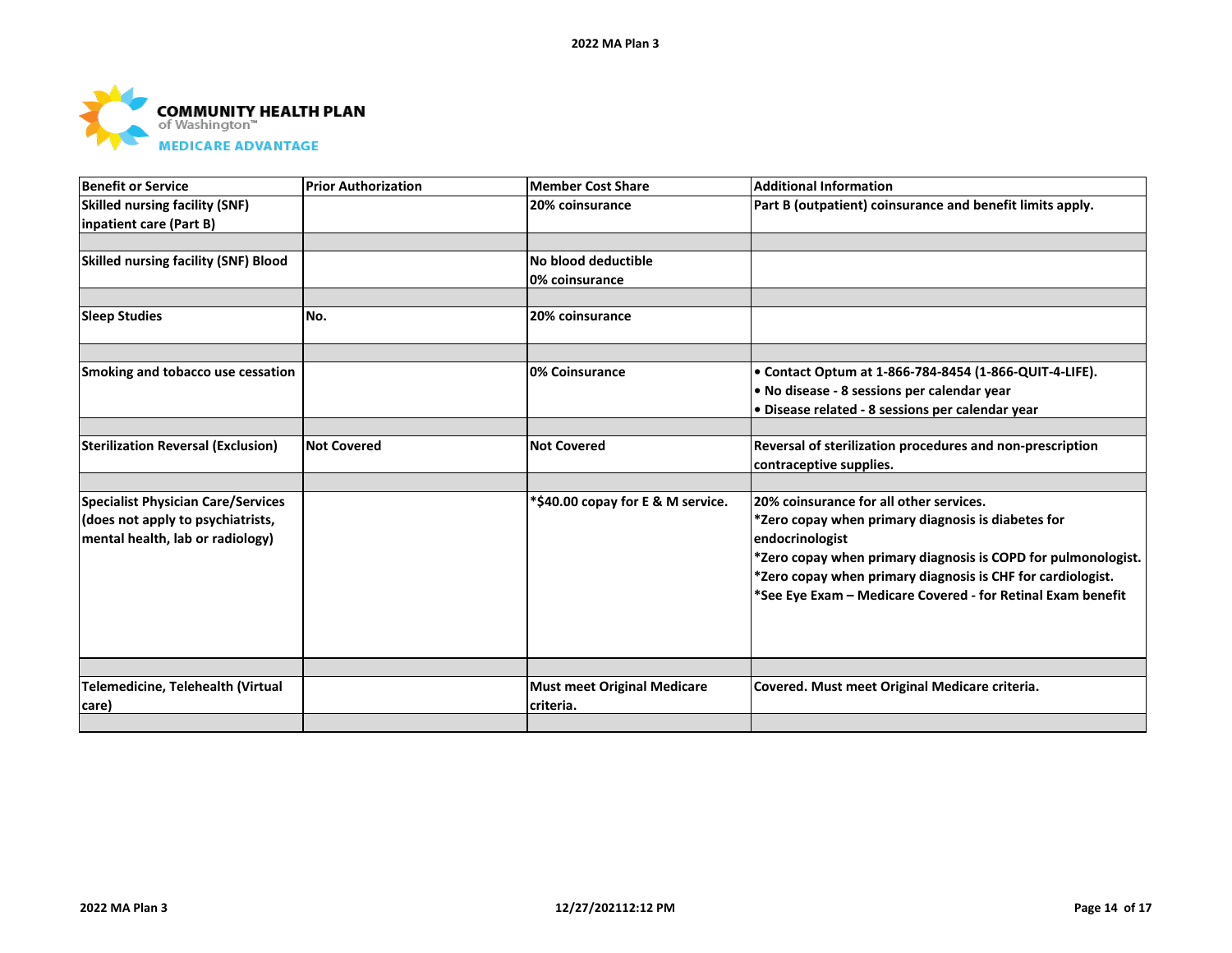

| <b>Benefit or Service</b>              | <b>Prior Authorization</b>         | Member Cost Share                          | <b>Additional Information</b>                                     |
|----------------------------------------|------------------------------------|--------------------------------------------|-------------------------------------------------------------------|
| Telemedicine, Telehealth (Virtual      |                                    | Member cost share same as in-              |                                                                   |
| care) - Supplemental                   |                                    | person cost shares for: Urgently           |                                                                   |
|                                        |                                    | <b>Needed Services; Primary Care</b>       |                                                                   |
|                                        |                                    | Physician Services; Physician              |                                                                   |
|                                        |                                    | <b>Specialist Services; Individual and</b> |                                                                   |
|                                        |                                    | <b>Group Sessions for Mental Health</b>    |                                                                   |
|                                        |                                    | <b>Specialty Services; Individual and</b>  |                                                                   |
|                                        |                                    | <b>Group Sessions for Psychiatric</b>      |                                                                   |
|                                        |                                    | <b>Services; Individual and Group</b>      |                                                                   |
|                                        |                                    | <b>Sessions for Outpatient Substance</b>   |                                                                   |
|                                        |                                    | Abuse.                                     |                                                                   |
|                                        |                                    |                                            |                                                                   |
|                                        |                                    |                                            |                                                                   |
| <b>Transplant Evaluation/Work-Up</b>   | <b>Yes</b>                         | Labs 0%                                    |                                                                   |
|                                        |                                    | Other professional services, related       |                                                                   |
|                                        |                                    | copays or coinsurance applies.             |                                                                   |
|                                        |                                    |                                            |                                                                   |
|                                        |                                    |                                            |                                                                   |
| <b>Transplant</b>                      | Yes except for corneal transplants | 20% coinsurance                            | Corneal transplant does not require prior authorization (PA),     |
|                                        |                                    |                                            | other transplants do require PA. All admissions, planned and      |
|                                        |                                    |                                            | urgent, require notification within 24 hrs. or next business day. |
|                                        |                                    |                                            |                                                                   |
|                                        |                                    |                                            |                                                                   |
| <b>Transportation SEE AMBULANCE</b>    | <b>See Ambulance</b>               | <b>See Ambulance</b>                       | <b>See Ambulance</b>                                              |
|                                        |                                    |                                            |                                                                   |
|                                        |                                    |                                            |                                                                   |
| Unlisted Codes with Charge Greater Yes |                                    |                                            | Unlisted codes is the actual, AMA description of the service.     |
| Than \$250.00                          |                                    |                                            | Medical necessity documentation and pricing must be               |
|                                        |                                    |                                            | submitted with the request.                                       |
|                                        |                                    |                                            | Example: 43499, Unlisted procedure, esophagus.                    |
| <b>Urgently needed care</b>            |                                    | \$0 copay for evaluation and               |                                                                   |
|                                        |                                    | management (E & M) service                 |                                                                   |
|                                        |                                    | 20% coinsurance for all other              |                                                                   |
|                                        |                                    | services                                   |                                                                   |
|                                        |                                    |                                            |                                                                   |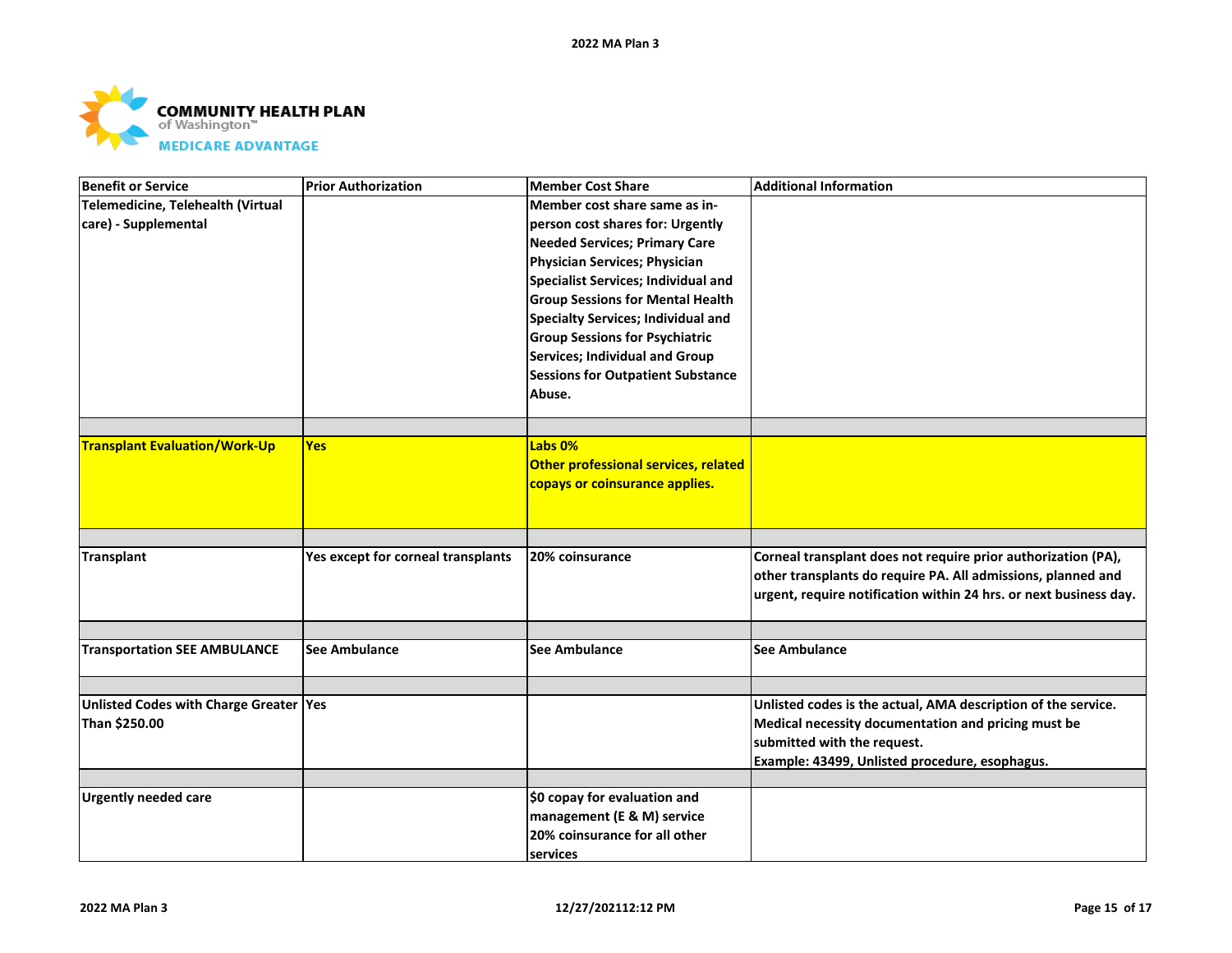

| <b>Benefit or Service</b>                                  | <b>Prior Authorization</b> | <b>Member Cost Share</b>  | <b>Additional Information</b>                                    |
|------------------------------------------------------------|----------------------------|---------------------------|------------------------------------------------------------------|
|                                                            |                            |                           |                                                                  |
| Vision Care SEE EYE EXAM AND EYE See Eye Exam and Eye Wear |                            | See Eye Exam and Eye Wear | See Eye Exam and Eye Wear                                        |
| <b>WEAR</b>                                                |                            |                           |                                                                  |
|                                                            |                            |                           |                                                                  |
| <b>Welcome to Medicare Preventive</b>                      |                            | $$0$ copay                | 1 visit lifetime max within 12 months of Part B effective date.  |
| <b>Visit (Initial Preventive Physical</b>                  |                            |                           | For planned preventive services that become diagnostic during    |
| <b>Exam/IPPE or Annual Wellness</b>                        |                            |                           | the screening, cost sharing may apply. If greater than 12 months |
| Visit/AWV)                                                 |                            |                           | from the effective date and did not receive a Welcome Exam       |
|                                                            |                            |                           | see Annual Physical Exam                                         |
|                                                            |                            |                           |                                                                  |
| Wig (DME)                                                  | Yes if +\$500.00           | 20% coinsurance           | Must be medically necessary and meet criteria to covered by      |
|                                                            |                            |                           | Medicare.                                                        |
|                                                            |                            |                           |                                                                  |
| <b>Lung Cancer Screening</b>                               |                            | \$0 copay                 | Limited to ages 55 through 77, once per year.                    |
|                                                            |                            |                           |                                                                  |
| <b>FITNESS BENEFIT</b>                                     |                            |                           | Membership at participating fitness centers or 2 Home Fitness    |
|                                                            |                            |                           | Kits per year:                                                   |
|                                                            |                            |                           | Includes:                                                        |
|                                                            |                            |                           | • Access to Silver& Fit website including The Silver Slate       |
|                                                            |                            |                           | newsletter, healthy aging education program, motivational tips   |
|                                                            |                            |                           | and rewards.                                                     |
|                                                            |                            |                           | • 34 Home Fitness Kits to choose from                            |
|                                                            |                            |                           | • Single fitness center access; can be changed once per month.   |
|                                                            |                            |                           | • Customer Service, open Monday through Friday, 5 AM             |
|                                                            |                            |                           | through 6 PM PST                                                 |
|                                                            |                            |                           | • Tele. 1-877-427-4788                                           |
|                                                            |                            |                           |                                                                  |
|                                                            |                            |                           | Only for members who have symptomatic peripheral artery          |
|                                                            |                            |                           | disease (PAD). No referral is required. The SET provider must    |
| <b>Supervised Exercise Therapy (SET)</b>                   |                            | 20% coinsurance           | meet Medicare requirements.                                      |
|                                                            |                            |                           | Covered up to 36 sessions over a 12-week period if all of the    |
|                                                            |                            |                           | components of a SET program are met.                             |